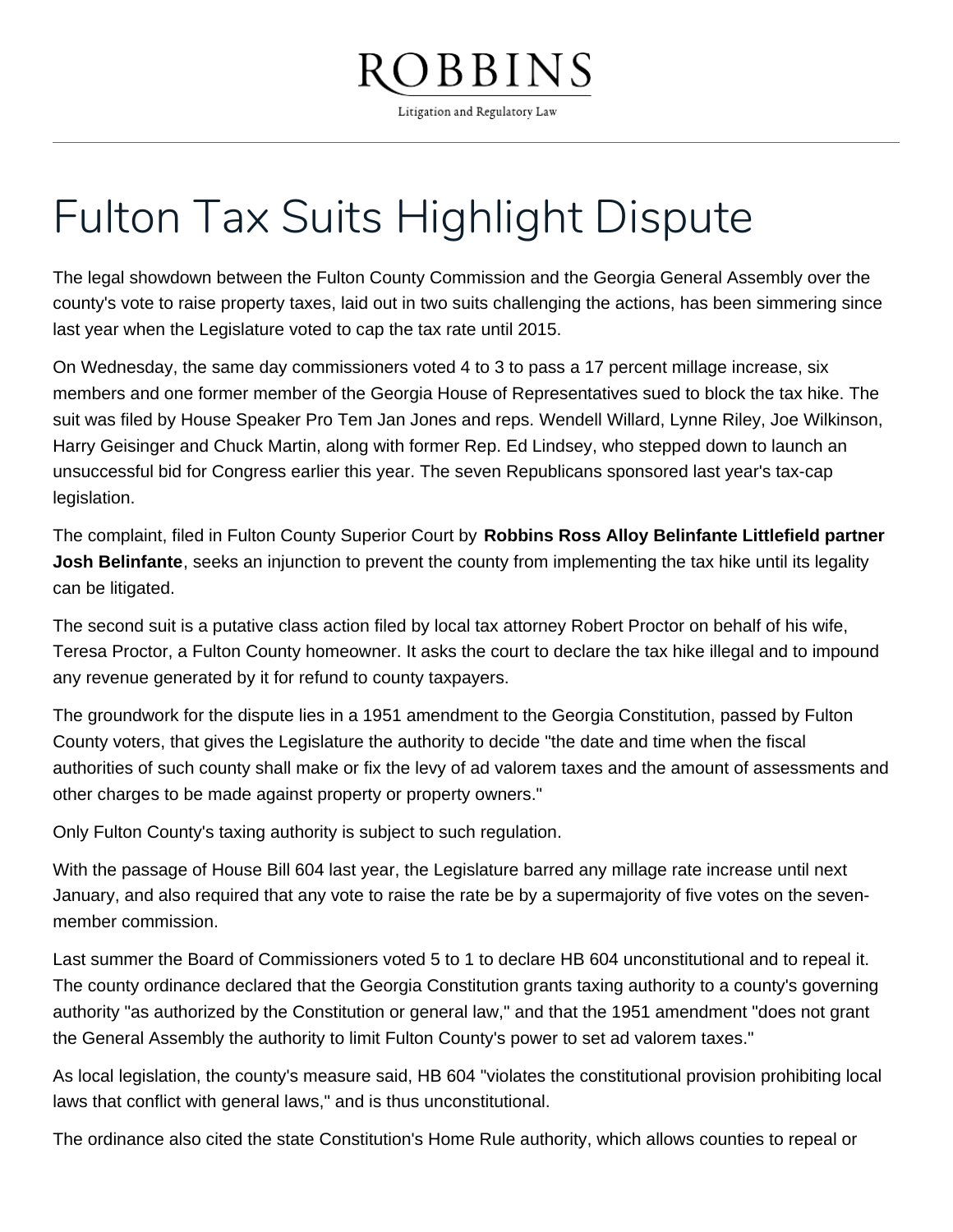amend local legislation that applies to them, and voted to repeal HB 604.

At the Aug. 6 meeting, Commission Chairman John Eaves joined commissioners Emma Darnell, Bill Edwards and Tom Lowe in voting to raise the millage rate; Commissioner Liz Hausmann, who had opposed the repeal measure last year, voted against the tax hike along with Joan Garner and Robb Pitts.

The petition for injunctive relief and supporting brief that Belinfante filed on behalf of the lawmakers said the tax hike is illegal.

"First, the State Constitution's text makes plain that the General Assembly is exclusively constitutionally empowered to establish the time and date Fulton County can raise the millage rate. Thus, any commission action that frustrates the state's authority is void," according to the brief. "Second, the new tax vitiates any meaning or effect of the 1951 amendment," rendering it "unenforceable surplusage that can be ignored by the very body it regulates."

"Third," it said, "even if some conflict exists between two constitutional provisions—(1) the 1951 amendment and (2) the Home Rule Authority—the only way to reconcile them is to give effect to the 1951 amendment and recognize that Fulton County's remedy lies (again) with a decision by the General Assembly and voters of Fulton County to change the procedures set forth in HB 604."

The suit asks the court to set a hearing for its motion for an interlocutory injunction, and order Tax Commissioner Arthur Ferdinand not to collect the additional taxes until a hearing can be held on their constitutionality.

Belinfante said the issues raised in the legislators' suit are simple.

"I think the question is whether, when the state constitution specifically empowers the General Assembly to set the time and rate for a millage increase, is that to be honored or ignored based on the county commission's actions?" he said.

"I read the minutes of the meeting in 2013 where they purportedly repealed the legislation; they said they could do it under the Home Rule authority," said Belinfante. But "the Home Rule authority not unlimited, it has to be exercised within the limits of the state constitution."

"The language of the 1951 amendment is exclusive," Belinfante said. "It empowers only the General Assembly to authorize a millage increase. That's as much a part of the Constitution as the Home Rule Act or freedom of speech. That's what takes it out of traditional Home Rule cases."

Belinfante said he hasn't been able to find any case law dealing with such a situation.

"There's case law under the Home Rule authority, but most of it deals with exceptions, not with direct conflict with a constitutional provision," he said.

Fulton County Attorney R. David Ware declined to comment on the pending litigation, but he did address the county commission's reasoning in passing the repeal and tax hike.

"Under the Home Rule authority, available to all 159 counties in Georgia, Fulton County officials repealed House Bill 604 in 2013," said Ware in an email. "It is abundantly clear that House Bill 604 was an unconstitutional intrusion into the authority specifically vested in the Fulton County Board of Commissioners